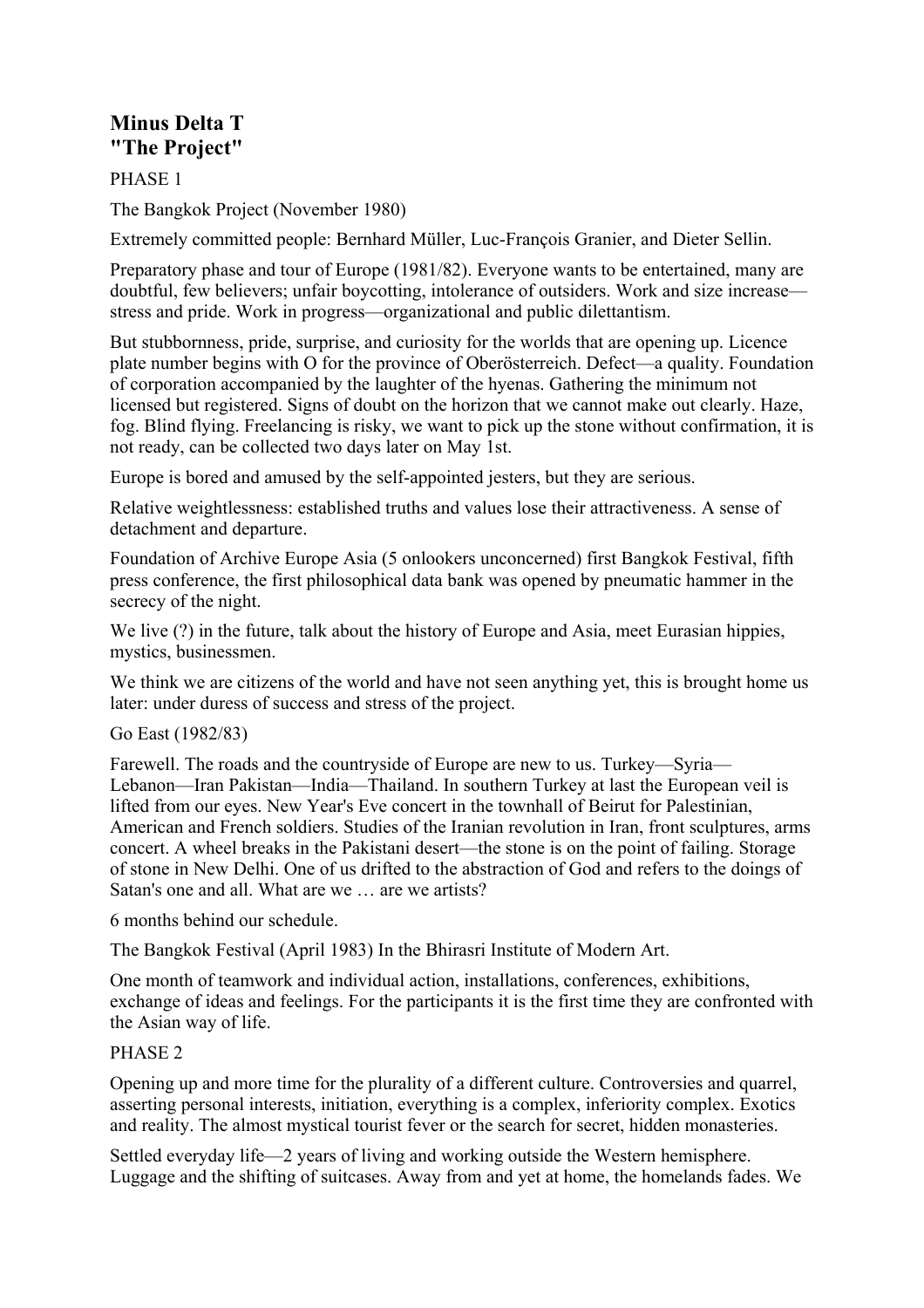feel at home where we happen to be, no constraint. What is time: You pay for time with your presence, for your absence with money.

Heritage, handicraft, history and tradition of Empire and relationship.

Beginning of processing (another 5 years), hundreds of hours sound (raw material for 10 records and for hours of radio programs), 120 hours video, film, thousands of photos and slides, one ton of diaries (gigantic projects), installations, paintings. We appear to be at the end and hope to be able to delegate the ninth phase of the project to our grandchildren and their contemporaries.

January 1984—second arrival in India—the truck drives from Delhi to Bombay. February first concert in Bombay/Birla Matusri Hall. March—truck = sculpture/industrial design (bodybuilding) truck fitted with two new containers to be used for living, working and transport, design for 24 flaps, collapsible system of cases made of steel, and aluminium/life and work in the factory/Hofmann, Sellin, Dudesek, Müller.

In the seclusion of Mandva Jetty we prepare for the concert, exhibition and performance/filming at the seaside. Meeting with Federal Chancellor Fred Sinowatz in the Taj Mahal Intercontinental in Bombay. April—inauguration of exhibition in the German Cultural Institute in Bombay—sculptures, collages, drawings, videos, theater performance: Europe Asia—the three instances of unresolvedness and the monument body. Concert in the TATA Hall of the National Center for Performing Arts (Jazz India, NCPA, Max Müller Bhavan): Music of Reality. Economy and the Arts: Visits to Indian artists and businessmen. Truck continues to Puna. Concert Puna: Music of Reality and offensive theater in both directions in the Khale Hall of the Ghokale Institute. Cultural service, test office and open air exhibition with truck and tent in front of the institute of journalism and communication of Puna University till April 30. May: Auction of the galvanized sheets at the metal bazaar of Puna. Drowning the stone in the Ganges near Hardwar. Without truck to Nepal—Kathmandu, Bhaktapur paraethnological videographs of strange days (Archives Asia).

June/July: t Europe team arrives in Delhi, video accompanied lecture in the Lalitkala Academy in Delhi/Hentz, Couty comes to Nepal, reunion and one month seclusion at Teamsam. Fewasee/Work on Archives Europe—Archives Asia, cremation of a floating sculpture, procession, video work, musical sparring, drafting two proposals for strongrooms of data bank Nepal: Anapurna or Mount Everest base camp. August/September: Couty, Hentz return to Europe.

October and November excursions to various mountain valleys, documentation on Buddhist Sherpa-rites, inventory of sound material. December: India Seclusion—In Igatpuri and Satnath instruction in Indian mind body techniques. Benares meeting musicians, Ganges data bank consideration, tourism phenomenology, pilgrimage.

January 1985: Meeting Dr. Bruno Kreisky in New Delhi. January 18: Multimedia show in the German Cultural Institute/New Delhi: Slides, video, music, performance, lecture, scent, overhead. February: first notes of a script for a film in the Rashomon technique developed in the Nepal seclusion video work in the desert (Rajastan) March/Delhi: Large paintings, oil on canvas, renting a studio April/Northern India. Film documentation on Tibetan Lama dancing. Yoga. Studies of Tibetian medicine and philosophy in the Tibetan library, documentary on Tibetan School of Tanka. May Kullu Manali—preparation of the expedition and ascent into the massif of the Human Tibbamit safe, installing it for the first philosophical data bank above the Beaskund glacier. New Delhi: continuation of picture project. Preparations for travelling to Europe, visiting the stone and underwater ceremonies at the stone in the Ganges. New Delhi: SIKH—action filmed in Gurudwara. June: return to Europe.

June—October: seclusion and processing of raw-material in Chalains/France. November: lectures at German and Austrian universities.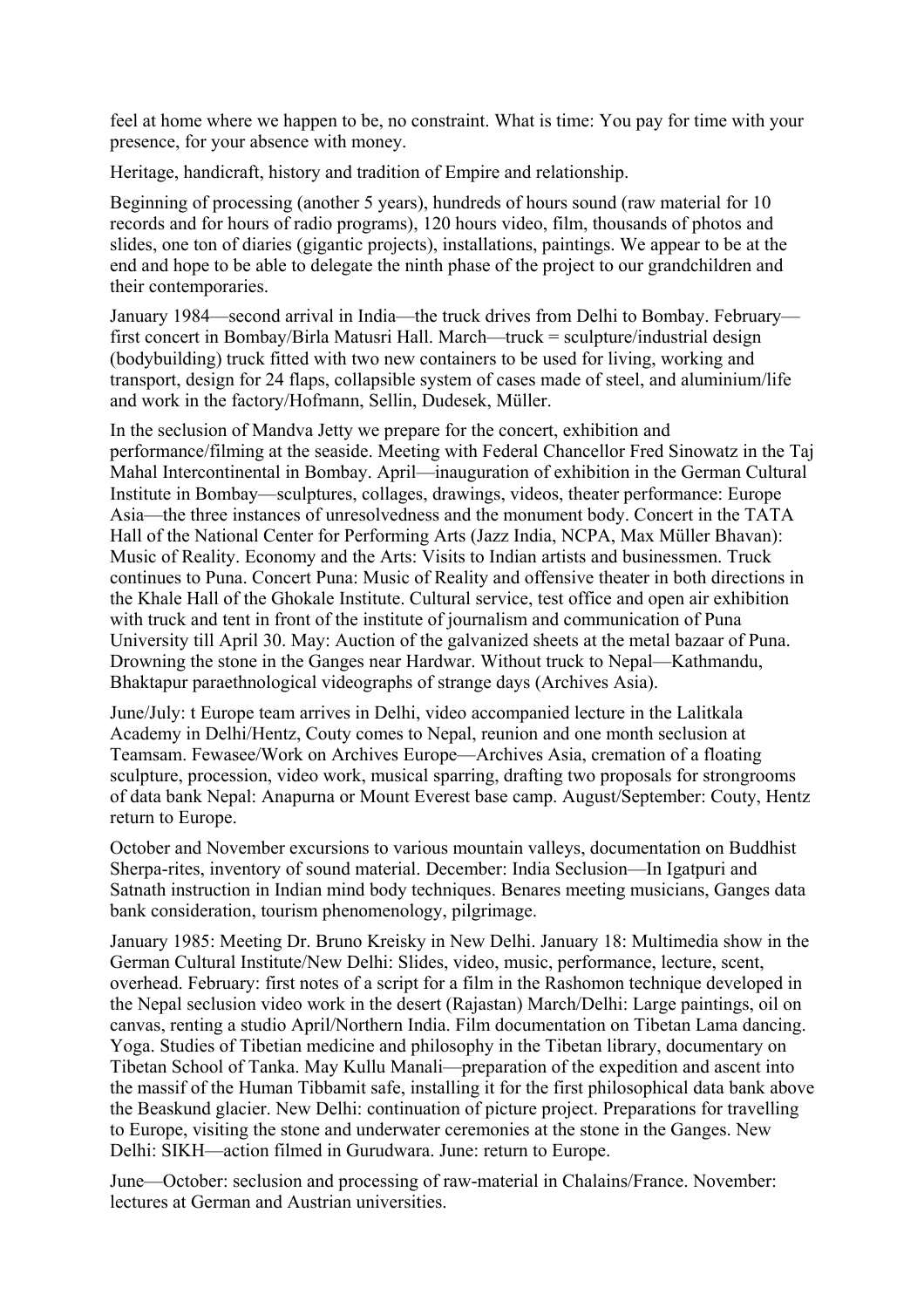Österreichische Filmtage Wels (Austrian days of the film).

December 1985 to January 1986 seclusion in Frigolyon/France.

February—6th Triennale New Delhi: MINUS DELTA T—the Austrian contribution.

Seclusion in Kerala—film and musical work.

Hardware—Rismikesch Kumbha Mela action and film.

## **Archives Europe Archives Asia**

Living archives. Index Europe: private and public European mysticism (Why do people work and to what avail?) Indifference (very common in all spheres) Reference systems (education, social class, fiction, motivation, background, influences, ideals) Reality (daily routine) Communication (woman man people why how) D-research (the value and the consequences of elementary experiences) Needs (of all kinds and forms) Reflection (what is being accepted of Europe outside of it or vice versa) Objectivity (raw materials, bread for the world, money) Subjectivity (the completely private vision of individuals and their reality) The mistake (a main European value) Propagation (children, ideas, works ' business) Faith in evolution and profane development

Working scientifically to us does not mean assembling intellectual and material piles for the archives, but perceiving and combining relations from their own point of view. (There are plenty of efficient specialized archives.)

We are a kind of manual for an associative network (par. 3, association PAAPAE).

Minus Delta t project Archives Europe (beginning 1986).

 … in every European country a safe bank (optimal: steel safe, sculpture, key, people responsible for every bank, computer, logbook, workroom, e.g., cottage, accessible, send us your proposals) … to be installed in joint or independent cooperation of the respective countrymen, people responsible or cooperating.

Minus Delta t supplies a second truck with a multimedia unit, touring all European countries regularly in order to collect material for Archives Europe, visiting, for instance, fire brigades, firemen and women in all of Europe, participating actively and passively in their work, pretending, if necessary, to be making a movie or to be journalists, expansion of the artistic coverage. To be carried out with various professional and social groups. Services, invention of new fields of activity. Ethnology with different techniques—European Ethnology. Subtle combination of Christmas (social need) and New Year (moral resolutions). EUROPE WAS THE FIRST COLONY OF ASIA (we are descendants of the Aryans and the Huns.)

### LIVING ARCHIVES:

The spirit is trickling from the inverted test-tubes, Rudolf Steiner and Tibetian Buddhism, Jesus and Mahakali, Muhammad and Martin Luther, Gurdjeff and Baghwan Shree Rajneesh. Paraethnology.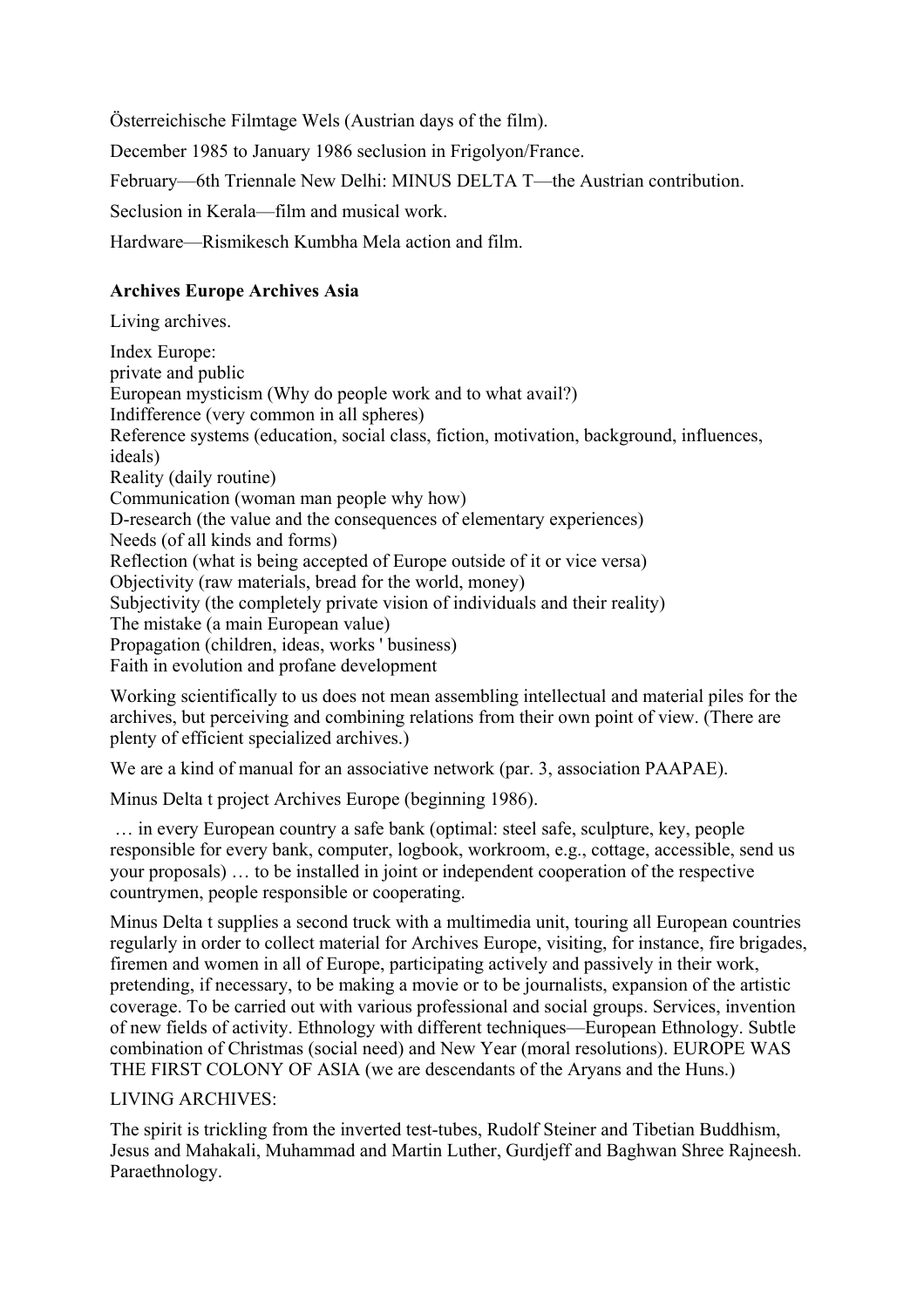What do you think of when somebody says Europe? Or what has Asia got to offer and does it fit together and into a circular space of 6 meters diameter and how does it affect Europe?

Two islets in the middle of the foyer of the Brucknerhaus, normally used as cloakrooms, have been adapted for this purpose: One to represent Asia, the other on Europe, they are designed and equipped so as to represent in a certain climate an atmosphere part of the work of Minus Delta t that has been concerned with the confrontation and exchangeability of cultural forms and contents of these two continents over the past four years (during which THE PROJECT happened as complex artistic research simultaneously in Europe and Asia).

They can be seen together at many levels although many scents of the one can hardly be compared to the other one.

The European section is connected to the receiver container in the Donaupark outside the Brucknerhaus, so that the pictures transmitted from the tour through Austria are included in the Archives Europe, thus the series of the print-outs exhibited increases daily ("Österreich Bild").

Some examples: lemons, rice, rice water, incense, aluminium dishes, pictures of saints under red lights or neon tubes, newspapers in the local languages, red powder, water buckets, fans, ice cube, mats, sit down inside the circular islet! Media link the existing forms and mix them. You have to decide if your home country can be as exotic as the strange one, it depends on where you feel at home.

#### **Media mysticism**

Art is media mysticism. So perhaps is reality. (The artist adulterates his own impression by his expression.) Media mysticism (a term introduced by—∆ t) is the difference between REALITY and INFORMATION (via the media as for instance tape, photo, rumor, superficial or partial information, image) of the SAME REALITY. Example 1: A) Slap a person in the face. B) Try to impart the same person the feeling of being slapped verbally.

Often or rather always we do not realize that an information assumes an additional quality by being filtered and distorted through its medium. In other words: The information receives its actual quality through its medium.

Example 2: Person A attends a concert live and likes it. Person B, having the same taste as A, watched a video recording of the same concert, finds it boring and cannot understand A's enthusiasm.

Media mysticism is concerned with speculation. Media mysticism is concerned with imagination. Media mysticism is everything being depicted. Media mysticism is an international news magazine (gossip column). Media mysticism is media mysticism. Information is simulacra.

Media mysticism—making a mountain out of a molehill. Media mysticism (one-track information) can promote war, if the opponents without knowing each other (they might be friends if they did) hate the image they have of each other to the end of their lives (racism, misunderstandings, tradition, specialization, judgements on good and evil that cannot be shared nor contended). Reagan—Ghadaffi (artist adulterating artist)—mysticism ends in politics. The minister of finance evades taxation. The Statue of Liberty in New York. Religious figures, statue of Holy Mary, Kaaba in Mecca, Centre of the Earth in China. Artists speculate with media mysticism (to be accepted and appreciated by their audiences) by adhering to a certain style till it is established even if this means aborting their own development (stagnation, etc.).

Media mysticism specializes the expectations of the audience without demanding the quality of precision. Some 90 % of the information on Minus Delta t held to be the truth by outsiders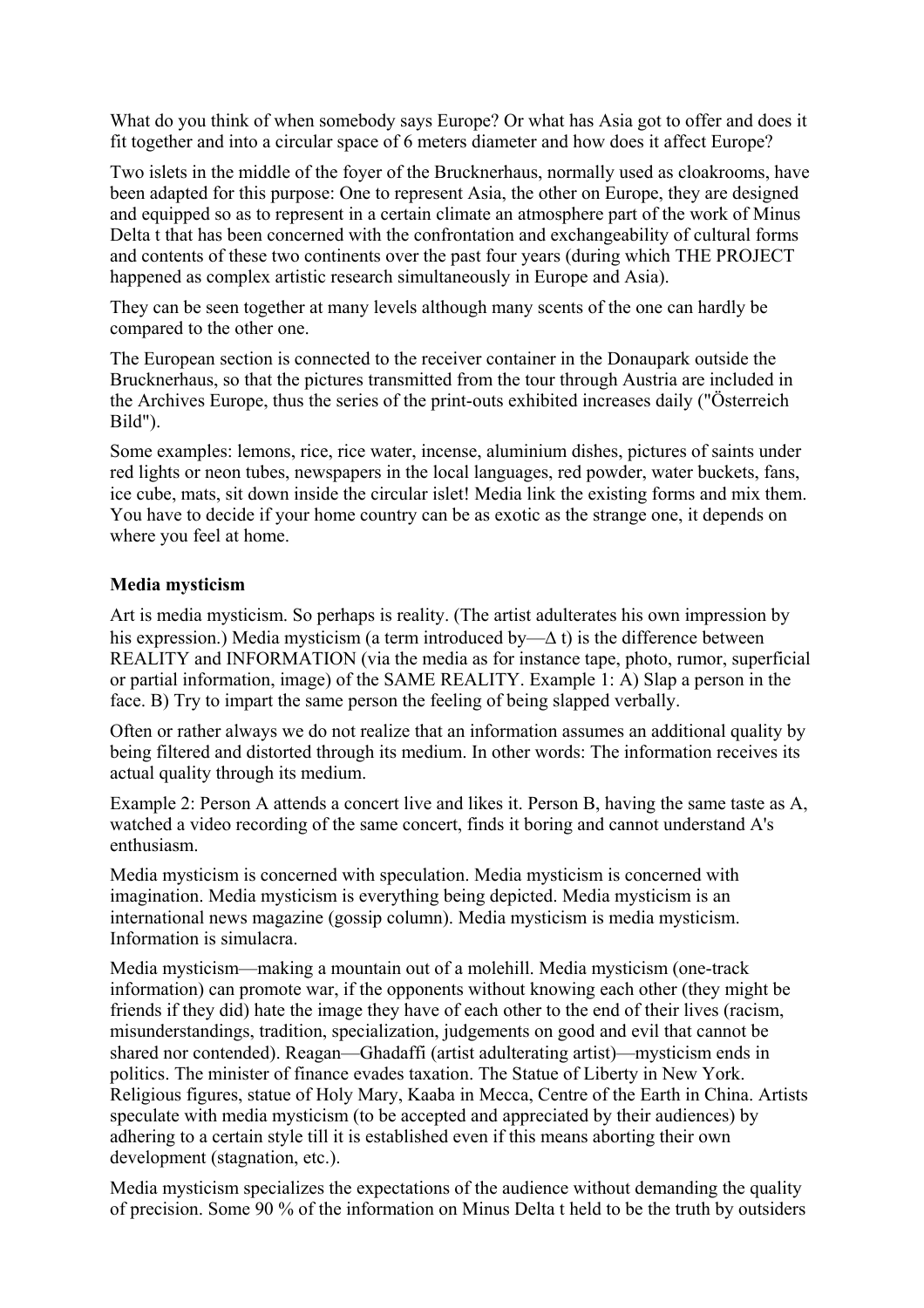has been adulterated by media mysticism. Media mysticism usually is the brutal simplification or complication of organic relationships. Media mysticism implies an appraisal: style, image, prestige, security by identification with a subject.

Minus Delta t with their specific concern with media mysticism have tried to assemble a series of generally accepted values, systems of values, objects of value, so that a general neutrality is achieved where the entire work of Minus Delta t is concerned.

Tschernobyl is also media mysticism, don't be afraid!

### **Österreich Bild—presenting Austria**

Driving through Austria, if one driver is tired the other one takes over. This is necessitated by the schedule of this year's Ars Electronica, as are the other contributions. The car stops to let the team record all noteworthy or curious sights (video tape), store them on floppy disc (digitally), and transmit them immediately to the container station in the Donaupark next to the Brucknerhaus in Linz. At night artificial light (and the headlights of the car) is being used. We only have to add the time and the place of origin to the pictures.

The most striking motifs would be those that are considered typical of Austria by the Austrians themselves, but the Spanish Riding School, the Golden Roof, the Dragon, the lake of Neusiedl, the Sachertorte, and the Horses Fountain have become tourists' sights and are only inserted for the purpose of orientation in the sequence of continuosly transmitted pictures. Saalfelden, Kufstein, Hartsee, Eastern Styria, Linz, Eisenstadt, Rust, Nickelsdorf, Wels, Klosterneuburg, Rohrbach, Feldkirch, Grein, the Danube valley, Wachau, St. PbIten, Villach, Wien, Leibnitz, Heiligenblut, Judenburg, Eisenstadt, Wolfsburg, Imst, Frantschach, St. Gertraud, Rauris, Voels, Bludenz, Salzburg, Leoben, Stams, Bludenz, Zwettl.

There are forms of broadcasts where it does not matter how it is being broadcast, because the viewer is only interested in how it is being presented. In the case of a picture of a poacher casting his line near Stoob, what does it take to convey this to the viewer or does he receive charades at the other end reminding him of something different than the original, instant recorded. The car also penetrates into remote areas and takes bumpy roads following the suggestions of the local people. One of us is sleeping, the other one driving, the third one filming, and the fourth activates the radio telephone and transmits the respective picture selected (computer, floppy disc, telephone modem). A taxi driver in the Riesenrad—the giant Ferris wheel, American professors raising their glasses at a Heurigen in Grinzing, very personal pictures taken in the apartment of a housewife on the outskirts of Klagenfurt, of millions being shoved across the roulette tables in the Seefeld Casino, rock and roll being played by a band in the youth centre of a parish in Styria—these are pictures we can imagine without having seen them. But there are also pictures of Austria no one can imagine. Office, shop, school, street, livingroom, concert hall, turning lathe, bedroom, pub, station, swimmingpool, dairy, garden, greenhouse, slaughterhouse, printers, church, freighter, nursery, old people's home, golf course, under the table, behind the door, café, hospital, youth hostel, hotel lounge, riverside, power plant, outside the window, glassblower at work.

Via radio and a regular telephone line the pictures in the form of sound signals traverse trees and houses on their way to Linz where they are decoded and displayed on the screen and printed out in colour.

Skaters in the rink, a marching band at a wedding, a funeral, an anniversary, a swimmingpool, one woman topless, another one in a swimming suit, a family picknicking on schnitzel and potato salad, the pool warden, a self-service filling station: a travelling salesman filling up, Montezuma's crown of feathers in the Museum of Ethnology. Which of the pictures might not just as well come from any other part of Central Europe—or even the world? Are there any pictures unmistakeably Austrian that have not yet been used to represent Austria?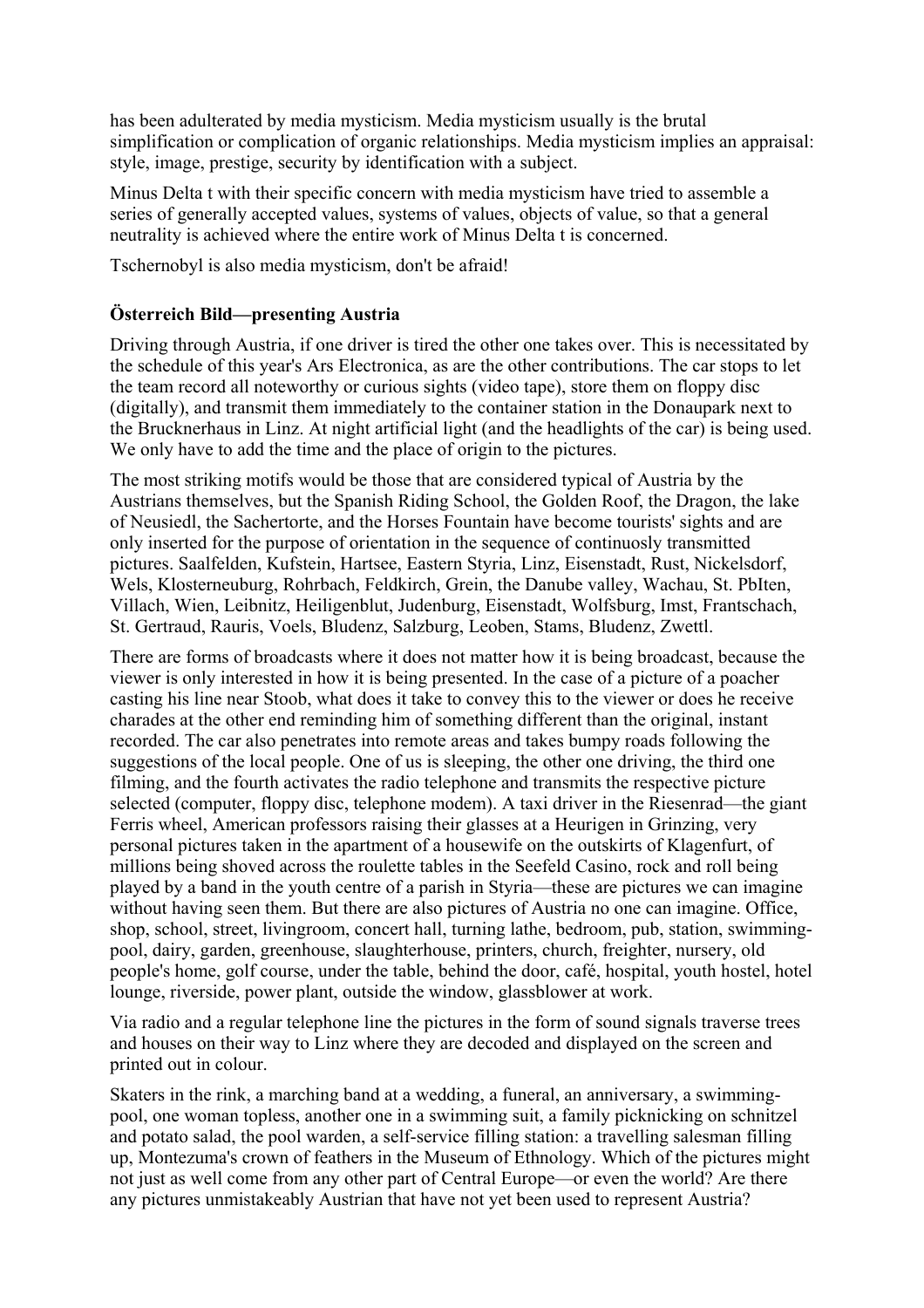#### **Radio and television project Ponton in the Container City**

Minus Delta t (Austria, FRG, France, USA), Frigo-Code Public, and Radio Bellevue (France) cooperate in the realization of the project PONTON and demonstrate the free and creative presentation of information. In the course of one week, videos, films, reports, and sound are being recorded, processed, cut, mounted and presented every evening. The resulting products are mixed with a partly recorded and partly live moderated radio broadcast (telephone contact to Österreichbild). At 10 p.m. video, slides, and images are introduced into the program to extend it into a television program (to be watched on screens, monitors, and live) featuring films, videos, scratching and mixing, clips, music, interviews, and live intervention. We plan programs by EMAN (European Media Art Network), INFERMENTAL, VIDEOKONGRESS (video magazine), Minus Delta t and Frigoarchive, and many other independent productions. Visitors to Ars Electronica and participants are to be invited, and many visual and acoustic creations of Austrian artists, musicians (amateur and professional), and commercials are to be presented.

Technical set-up of the container studio: Video editing unit low band Umatic VHS and BETAMAX playback Mixer sound Mixer video combined Microphone, monitors Recordplayer, Revox, cassette recorder Computer, modem, slowscan Telephone, direct sound and image reception Projection and sound transmission by PA Slide projector, video screen, and monitors.

3 to 4 containers are set up near the riverbank and the Brucknerhaus, work in progress, seats, refreshments, video-jockey and games, popular, classical, and avantgarde music, from commercial to videoart.

Programming and production are being demonstrated in process.

There is a direct connection daily from container city (telephone, modem, slowscan, computer) to Österreichbild (the mobile unit of Minus Delta t—car, car telephone, modem, computer, video, sound, slide …) that can be followed through Austria throughout the week.

The radio and TV project PONTON is to demonstrate a new kind of programming already existing in various countries.

Participants are:

Minus Delta t has supplied regular reports, features on foreign countries, radio and TV plays to Austrian, Italian, Swiss, German, and French radio and TV stations for several years.

Frigo-Code Public

founded in 1980 by TV Channel 22, the first French pirate TV. Numerous film and video productions, counselling and programming for French cable TV (Mission Schreiner). Private television project LYON CANAL I since 1984.

Foundation of EMAN (European Media Art Network) eight independent structures in England, Holland, Belgium, France, Spain, Italy, Hungary, Germany Marketing and production (Europe copyright)

Live performance and video tracks by the music group Code Public.

RADIO BELLEVUE One of the first private French radio stations/1981/Lyon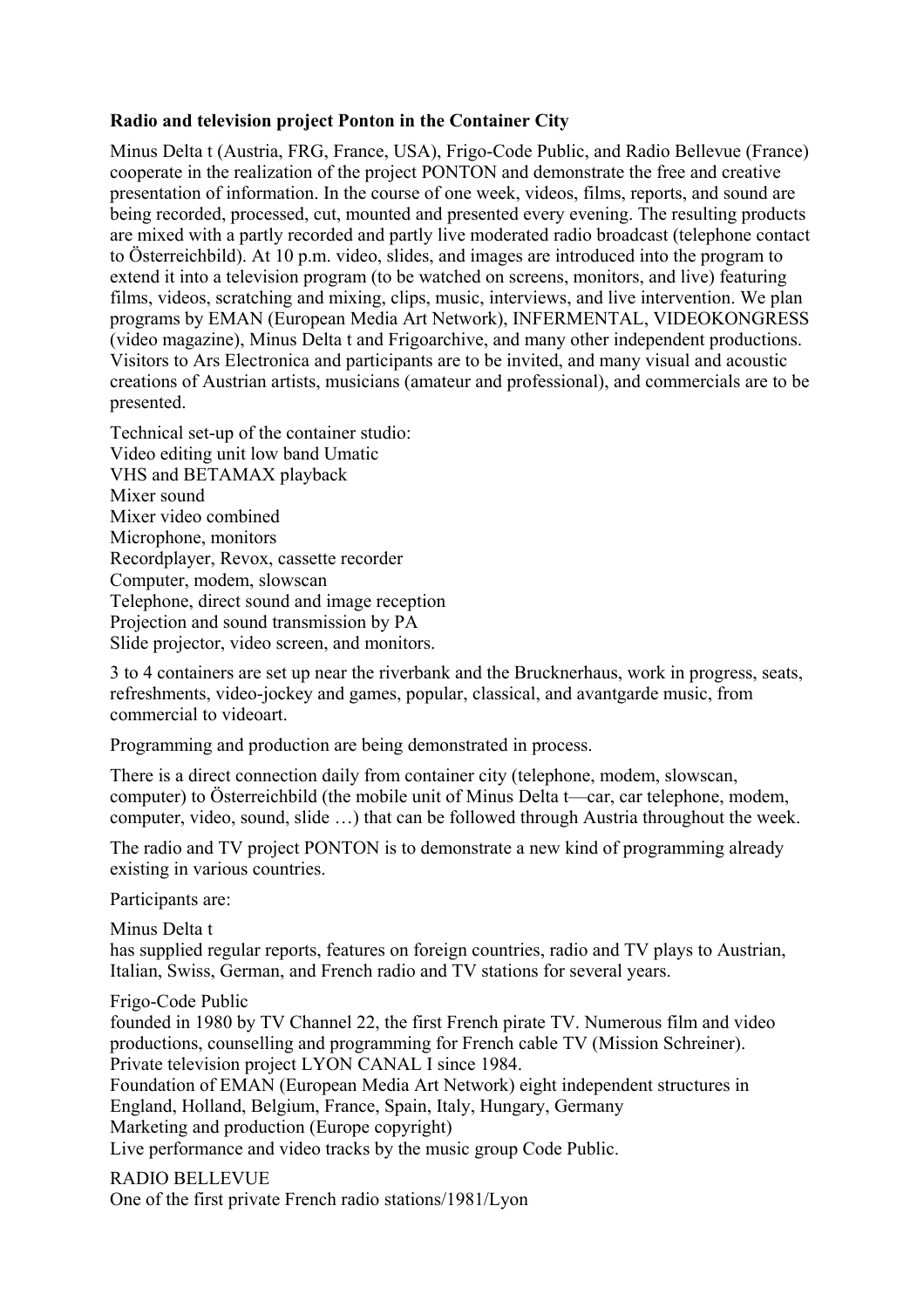A cultural radio program with rock and roll, avantgarde, news, classical works, poetry, reporting and cultural information. Various awards of annual Radio FM Festival. Co-founder of the European independent radio network.

The programs of Radio Bellevue are created individually, consistently and personally by their moderators who are responsible personally for the contents of their broadcast.

The Radio and TV project PONTON refrains from transmission of its programs as present Austrian radio legislation does not yet permit such transmission. The programs can be listened to and watched daily in the container city.

Many artists have found their style and their content, but only few have found a satisfactory solution for presenting their work.

Often have they been misunderstood, misinterpreted by agents, gallerists, established or alternative audiences, have experienced true and false success of the true and the misunderstood message. Minus Delta t, Frigo-Code Public, Radio Bellevue in spite of their very different activities have one feature in common, they have become their own agents.

Originally consisting of artists, actors, engineers, musicians, architects, and journalists, all of them have become genuine multimedia artists.

Their permanent concern with creation (of personal content), interpretation (technology), and services (presenting the contents of others) requires and results in flexibility and adaptation to the most different situations, problems, and philosophies. This has led to the development in the Rashomon technique (Minus Delta t): A specific problem is solved in different techniques and ways, lined up these solutions offer varieties of one problem, from the private code to active journalism.

This results in precision of eloquence and content and the opportunity of operating with style (we have a choice) without making the design mandatory. Meaningful electronics, functional and yet poetic. Translation in spite of language barriers (efficient).

#### GENUINELY CLOUDED

THEY ARE BLOCKING US AND YOU HAVE TO IMPROVISE. FOR FREE TRANSMISSION OF SOUND AND IMAGE. PEOPLE IN THE DEMOCRATIC DICTATORSHIP IN EUROPE HAVE COME OF AGE. FREEDOM FOR ALL THE MEDIA, FREE MISSILE BASIS, SATELLITES, AND STATIONS, DO NOT KILL, SUPPRESS, AND TORTURE IMAGES AND SOUNDS EITHER. HERE'S TO THE REVOLUTION OF IMAGES AND SOUNDS

#### **Death**

Maxi made seven dances of death. Take care, you might get hurt. Body and mind merging, probably … Death is not media mysticism, but it is being used for media mysticism (a taboo in Europe, so it can be used as a menace). Most powerful statement: life or money. Death is inherent to any idea, any concept, any action. Many works and concepts have been concerned with the consequence of death. Life beyond death, renunciation of death, incarnation, immortality, terrorism, martyrdom, Van-Gogh-art death and poetical suicide, Russian roulette. The dead of the project. Brezhnyev, Andropow, Chernenko, Rock Hudson, Indira Gandhi, Olof Palme.

I do not want to die, I want to live. The closer death is the more urgent the wish to exploit the time. Temporary, survive, immortal, catastrophe, transformation, final. Take life, give to yourself and to others. Rules of the game: we are the fertilizer—decomposition. Drink to death and work to death, mourning equals masochism. The victory of life and death brought the final orgasm to the victim (the final orgasm of the hanged). Death probably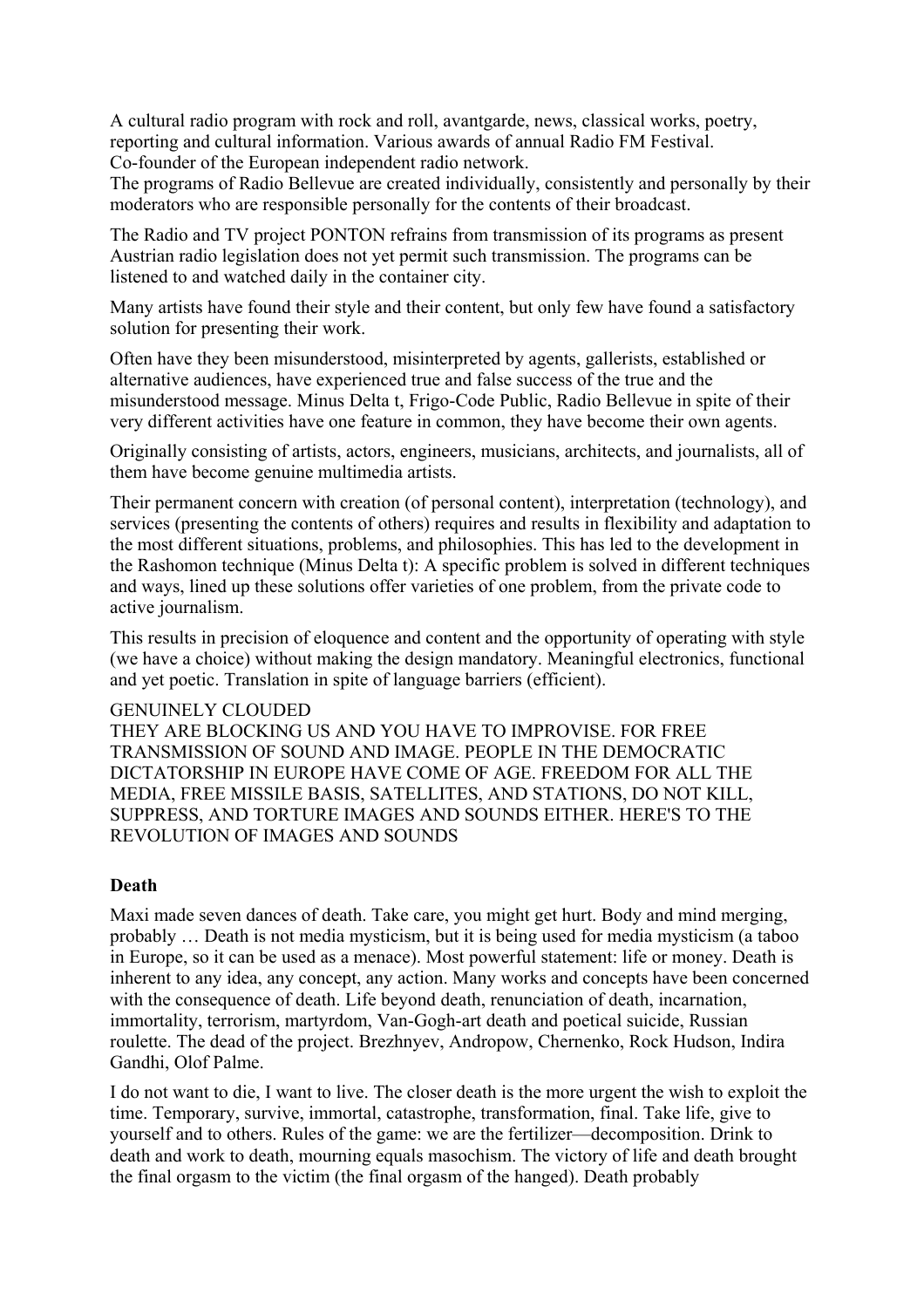psychosomatic. Died in the course of our profiteering and if they have not died yet, they will die happily ever after, page after page. Death is free.

### **Benjamin Heidersberger European Communication Network**

The coordination of international projects, independent of their matter, requires international communication. This communication has to be fast, cheap, reliable and easy to use. Due to the multicultural and multi-political situation in Europe the network has to be open to every possible direction.

As a matter of electronic public communication France is the most advanced country in Europe. A cheap and reliable hardware, the Minitel, has been developed and 1.5 mio Minitels have been distributed so far. Using a public data network, the Minitels have access to almost 2000 services. Since the Minitel system does not only work in France, but in all Europe (actually wherever you have a telephone), I suggest utilizing it for the European Communication Network.

### PRINCIPALS:

The Minitel has a keyboard, a screen and all the provisions necessary for transferring and receiving text and simple graphics through normal telephone lines. Since long-distance calls are rather expensive, we use the package-switched network with entry points in all major cities, the so called PADs. These data-networks are basically volume and not distance sensitive, that means, you pay for the amount of data you transfer, not the distance. The entering procedure is simple. You dial your PAD with a local phone-call, type your NUI (network user identification) into the Minitel, which you get from your PTT for charging, and also type in the address (the NUA) of a server in France, actually a computer, on which the mailbox runs. A password identifies you and at the same time keeps out unauthorized persons. Once you are logged in, menus give all the possible choices and special keys help you to work in the menus.

### SERVICES:

The following services should at least be available:

- General information
- Sending and receiving messages to and from individuals or groups (electronic mail)
- Sending and receiving data files like programs and pictures
- Direct communication, also with more than one person (conferencing)
- Printouts on cheap Minitel printers

### REALISATION:

- $-$  ECIN $\cdot$
- Set up an ECIN server (preferable in France)

#### INDIVIDUALS:

- Contact me for further details and coordination
- Contact your PTT for the NUI and the telephone number of the PAD in your city
- Get yourself a Minitel (sourcing is possible)
- Connect the Minitel to the telephone line (plans will be supplied for all European countries)

– The NUA (network user address) and the password of the ECN server will be sent to you as soon as possible.

### COSTS:

The examples were calculated for Germany. Please check with your PTT as to your exact costs.

Initial costs:

– Getting an NUI DEM 60.00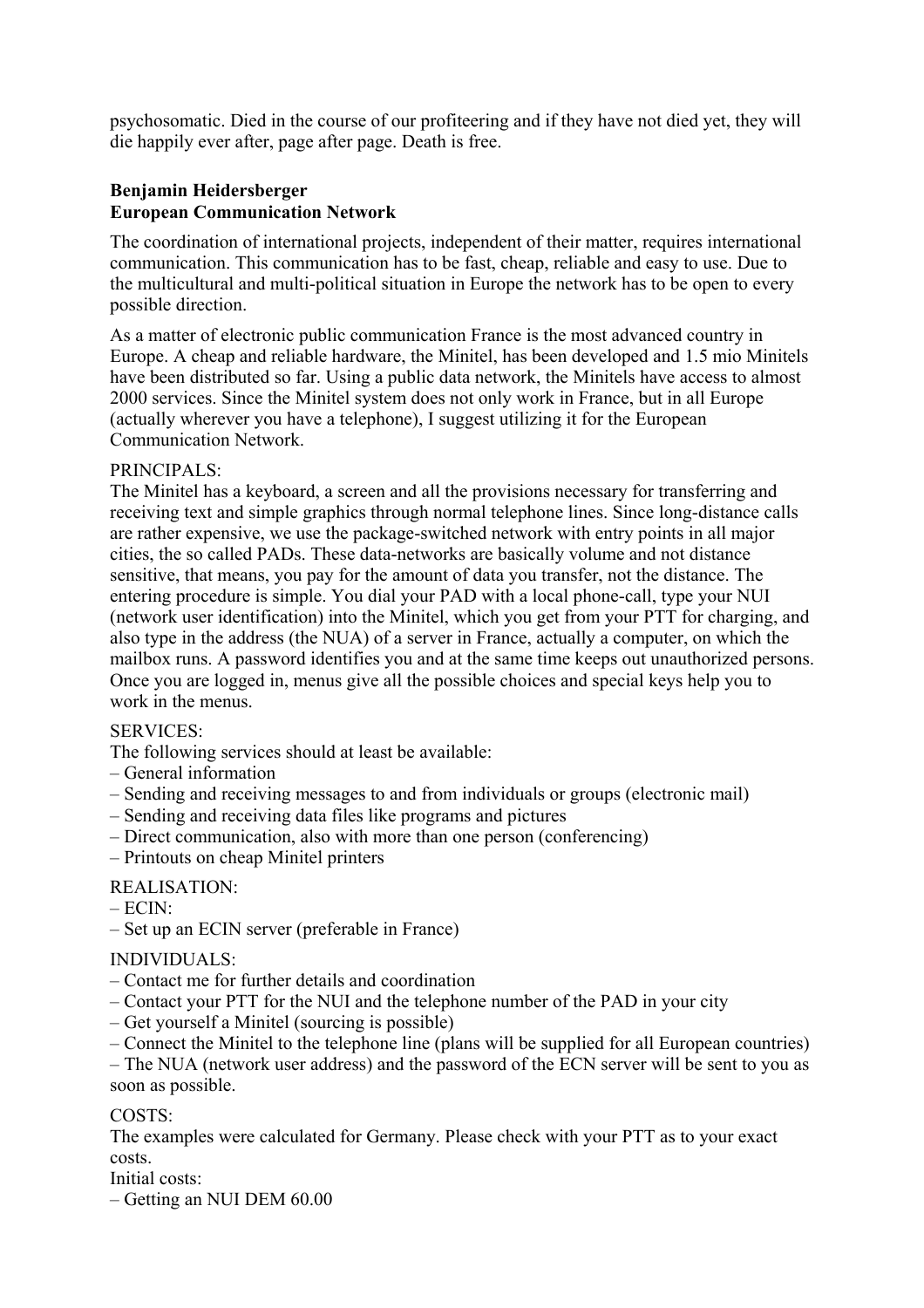Monthly costs:

- Fee NUI DEM 15.00
- Fee Mailbox (approx.) DEM 30.00 Transfer costs:
- Local phone-call/hour DEM 1.73
- Using PAD and network/hour DEM 8.40
- Online time Mailbox/hour DEM 15.00
- Data transfer/1000 characters DEM 0.53

#### FURTHER ASPECTS:

The Mintel was chosen for its ease of use. No technical understanding is necessary for operation. If you already own a computer, programs are available to emulate a minitel on a computer.

The Minitel is a telecommunication instrument, whereas the computer is a true multi-purpose tool. Textprocessing, calculation, layouting, sound and graphics are only part of the possibilities that can help you in your everyday business. A Minitel can be also combined with a computer, the Minitel for the transfer and the computer for storing and processing data.

Many of the 2000 Teletel services in France can be accessed from abroad. Here you can participate in the fast progress of French Telecommunication.

Benjamin Heidersberger Schäferstraße 31 D-2000 Hamburg

#### **Worldwide projects means worldwide communication**

Minus Delta t will launch three geostationary communication satellites for worldwide coverage. The output of those transponders will be strong enough for direct satellite connection from transportable transmitters with dishes no more than 1 foot diameter. Batterypowered transmitters in the size of an attache-case provide several channels for audio, video and data transmission. Direct transmission from video makes heavy and sensitive recording equipment obsolete. A link to public telex, videophone and data network helps to contact persons with no direct access to satellites. Near to the equator we will provide facilities to launch carrier rockets to replace damaged satellites in orbit and also to launch special satellites, for example in polar orbit for our antarctic expedition in 1992. A control-center will be placed next to the launching facilities, others are located on trucks. Since 1986 we know that the reliability of government controlled space transportation is too low for precise and serious work. That is why PRIVATE LAUNCHING SITES ARE ABSOLUTELY NECESSARY, also in the sense of creating new jobs on our planet. The union of cosmonauts and the party of astronauts will launch the future space philosophy.

Another item are observation satellites. The resolution of 1 inch from an 200 miles orbit will help to keep track of our trucks by reading the licence plates. The mood of the truck drivers and working teams and of the spectators in the worldwide stone-transportation will be controlled by photographs of their faces. TOTAL OBSERVATION MEANS TOTAL ENTERTAINMENT. Somewhere someone is doing something. It will be picked up and somewhere else someone is watching it. Imagine all the cultural soap operas running right now in real life and nobody is watching them just because of the missing link.

Later we will also put a space station in orbit to make love in zero-gravity-quality. The observation satellites and programs (world watch initiative/who's who in space) will help to find the most beautiful girls this planet can offer. Recreation for the agents and collaboraters of Culture Police. Golfing the black holes of the orbit, safari with satellite-hunting, surfing in solarwinds, from star to star, holographic film salad, rewarding another successful mission.